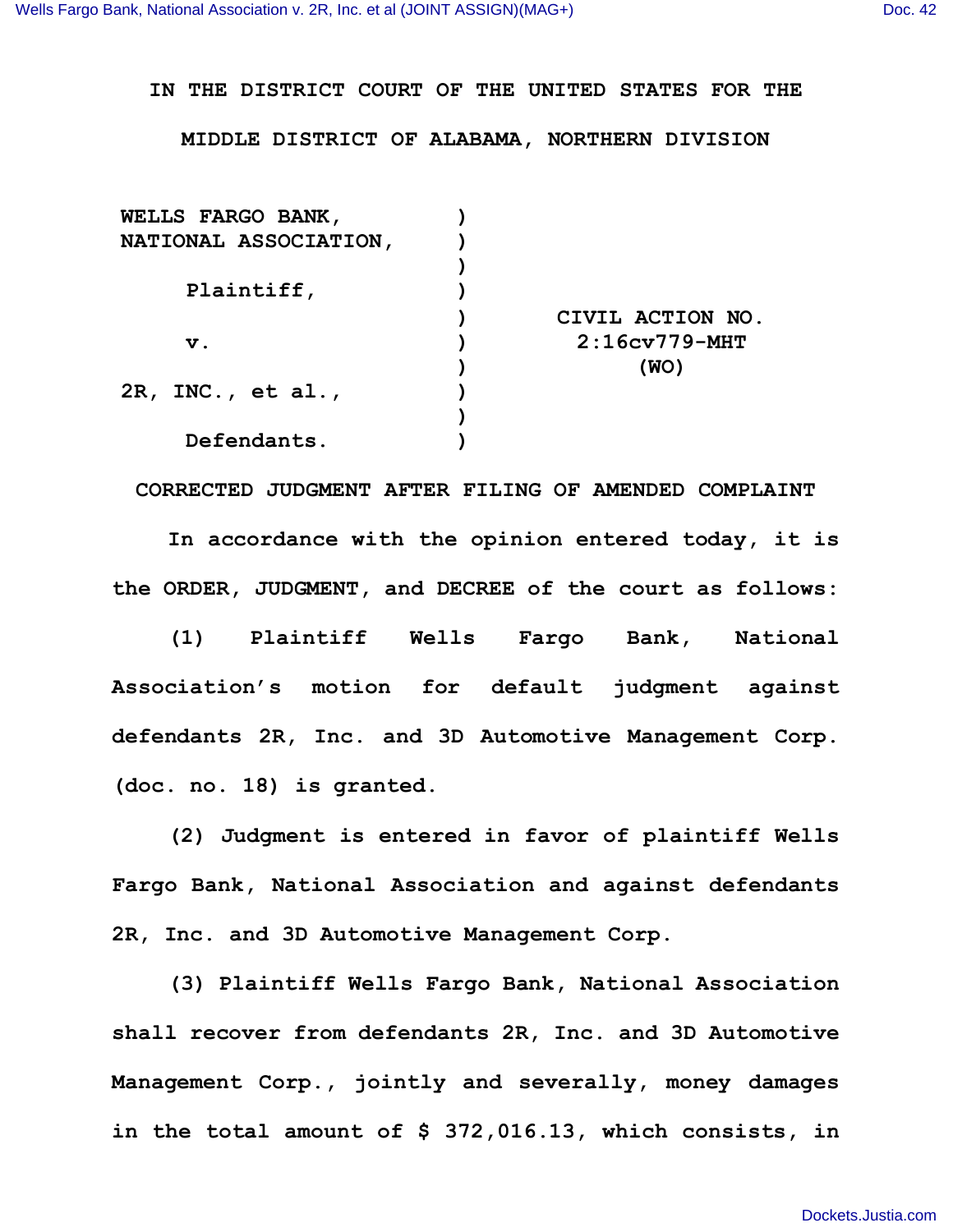**part, of \$ 353,978.66 in outstanding and unpaid principal, \$ 17,199.92 in accrued and unpaid interest, and \$ 837.55 in late fees.** 

**(4) Plaintiff Wells Fargo Bank, National Association also shall recover from defendants 2R, Inc. and 3D Automotive Management Corp., jointly and severally, all costs reasonably incurred in enforcing and collecting the outstanding indebtedness, including but not limited to attorneys' fees, costs of collection, and court costs. The amount of such costs shall be determined upon the filing of a motion supported by evidence as to the reasonableness of the costs sought, and plaintiff Wells Fargo Bank, National Association may await the complete resolution of this case on the merits before filing said motion, should it so desire.**

**(5) Court costs are taxed against defendants 2R, Inc. and 3D Automotive Management Corp., for which execution may issue.**

**2**